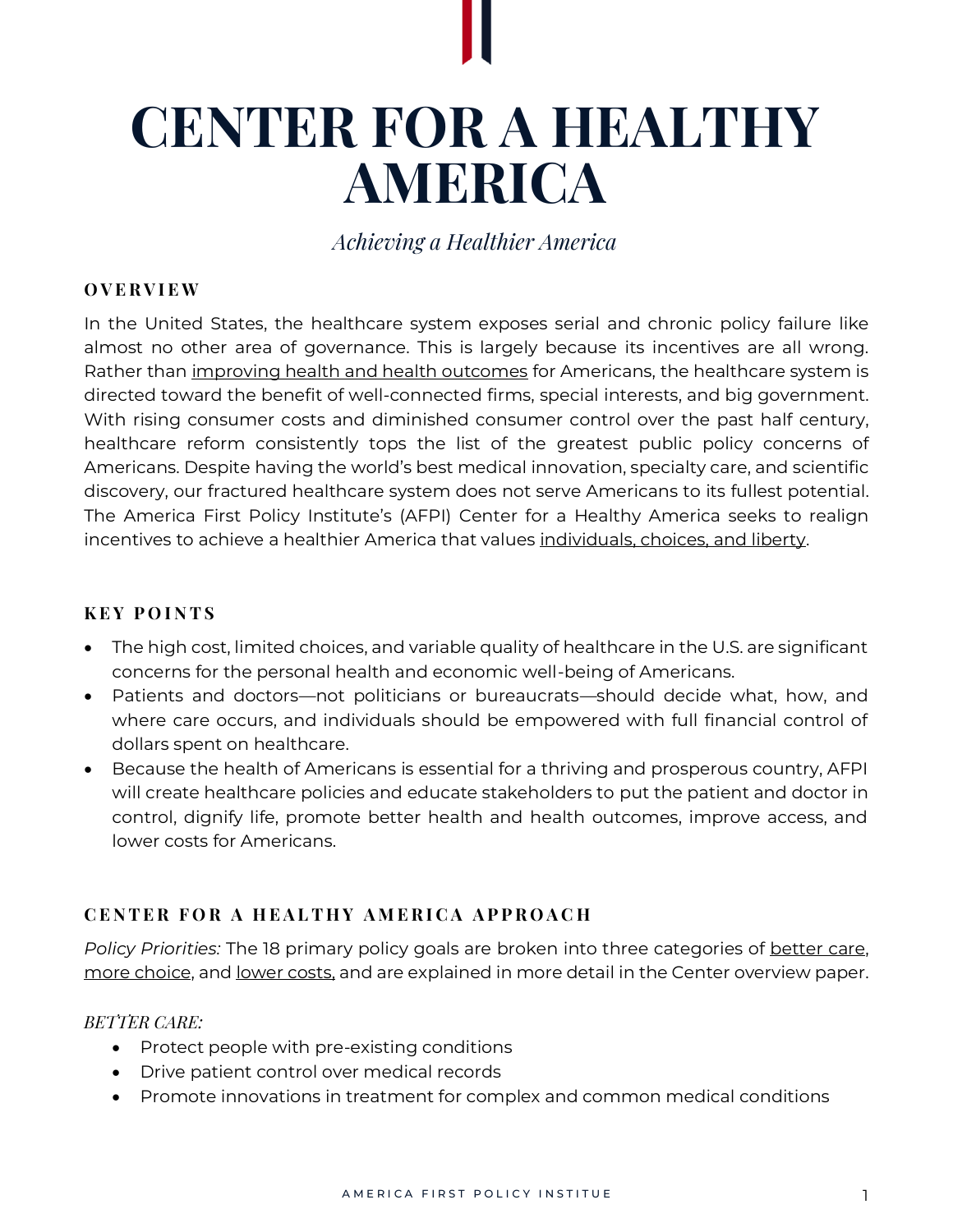- Enhance access to trusted doctors and appropriate care when and where they are needed
- Enhance pandemic preparedness

## *MORE CHOICE:*

- Educate stakeholders on affordable health plans and alternative forms of coverage
- Promote individual control of healthcare
- Expand telehealth for millions
- Support Exchange flexibilities
- Increase value-based care

## *LOWER COSTS:*

- Lower prescription drug prices
- Promote transparent, upfront pricing
- End surprise billing
- Align market incentives
- Understand the impact of consolidation on the practice of medicine and explore solutions
- Evaluate government policies that impede competition and promote free-market solutions
- Cut waste, fraud, and abuse
- Enhance preventive care

*Implementation:* Through education and research, the Center for a Healthy America will work to return healthcare back into the hands of the American people through:

- Bold, evidence-based solutions to well-known problems that have been ignored for too long.
- Implementation of transparency in the costs of care and insurance to avoid unexpected medical bills.
- Individual agency and full control of how personal healthcare dollars are spent.
- Improved and actionable healthcare quality measurement, reporting, and transparency.
- Impactful partnerships with stakeholders to study and inform model policies based on research.
- Innovation hubs to facilitate private sector resource development based on free-market principles and on free-market regulations implemented over the past four years, such as linking medical records and pricing tools in apps.

*Applying a Treatment Plan for Americans:* The country's decades-long debate on healthcare has too frequently maintained the status quo rather than promoting policies that put Americans first. As a result, specific populations and sectors have seen their agency and control stripped away and replaced with onerous mandates and regulations. With this in mind, the Center for a Healthy America has applied a customized assessment and treatment